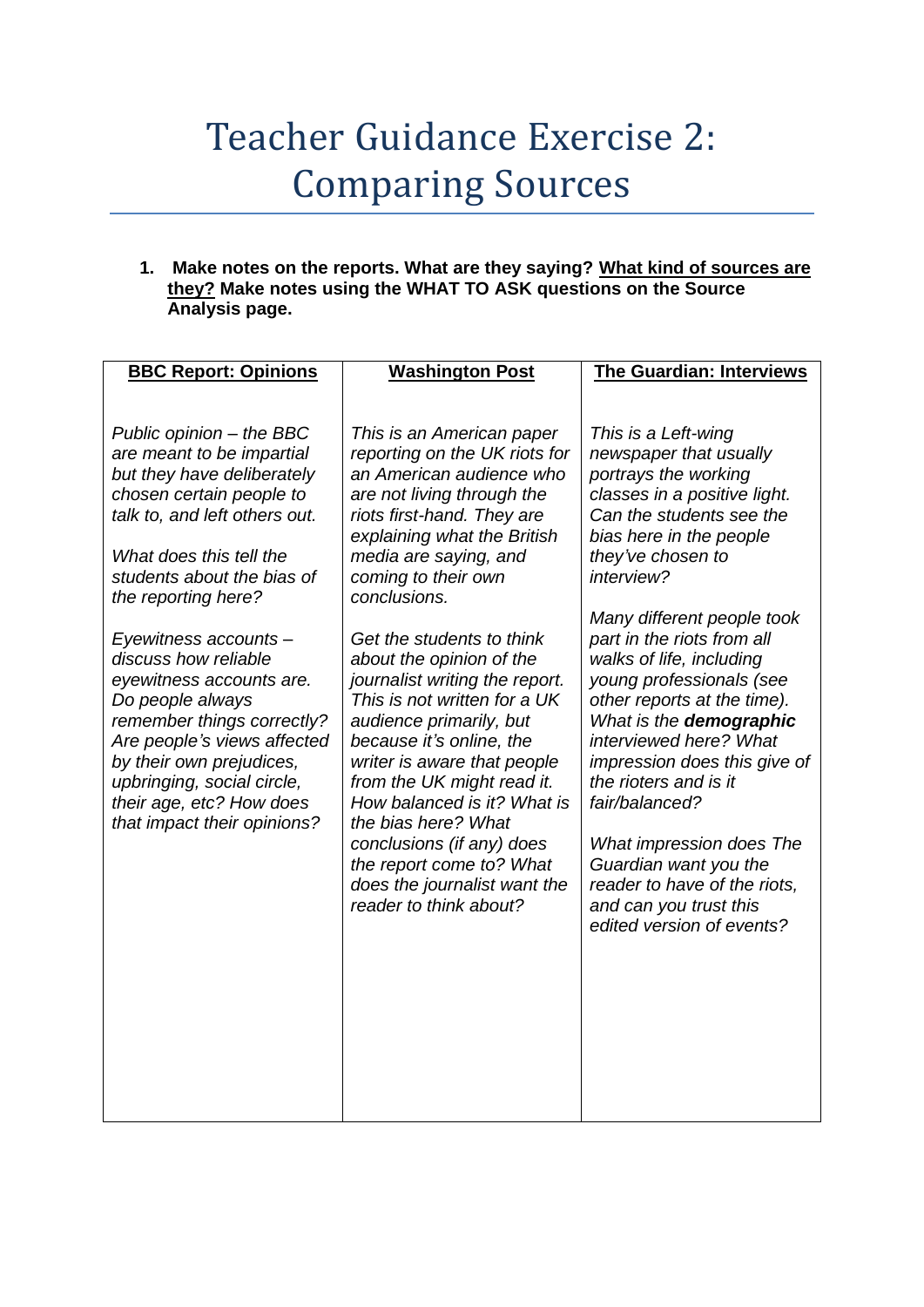**2. What do the sources tell you about the riots and the people who rioted? Make notes on the differences in the stories, and jot down WHY you think they are different. Do the sources agree on anything? If so, what? Why do you think they agree?**

|                                                                                                             | <b>BBC Report:</b><br><b>Opinions</b>                                                                                                                                                                                                                                                                                                                                                                                                                                                                                                                                                                                                                                                                                                                                                                                                                                                                 | <b>Washington Post</b>                                                                                                                                                                                                                                                                                                                                                                                                                                                                                                                                                                                                                                                                                                                                           | <b>The Guardian:</b><br><b>Interviews</b>                                                                                                                                                                                                                                                                                          |
|-------------------------------------------------------------------------------------------------------------|-------------------------------------------------------------------------------------------------------------------------------------------------------------------------------------------------------------------------------------------------------------------------------------------------------------------------------------------------------------------------------------------------------------------------------------------------------------------------------------------------------------------------------------------------------------------------------------------------------------------------------------------------------------------------------------------------------------------------------------------------------------------------------------------------------------------------------------------------------------------------------------------------------|------------------------------------------------------------------------------------------------------------------------------------------------------------------------------------------------------------------------------------------------------------------------------------------------------------------------------------------------------------------------------------------------------------------------------------------------------------------------------------------------------------------------------------------------------------------------------------------------------------------------------------------------------------------------------------------------------------------------------------------------------------------|------------------------------------------------------------------------------------------------------------------------------------------------------------------------------------------------------------------------------------------------------------------------------------------------------------------------------------|
|                                                                                                             |                                                                                                                                                                                                                                                                                                                                                                                                                                                                                                                                                                                                                                                                                                                                                                                                                                                                                                       |                                                                                                                                                                                                                                                                                                                                                                                                                                                                                                                                                                                                                                                                                                                                                                  |                                                                                                                                                                                                                                                                                                                                    |
| What do the<br>sources tell you<br>about the riots<br>and the people<br>who rioted?                         | The BBC gives certain<br>members of the public<br>space to voice their<br>opinions. Get the students<br>to read it carefully and<br>make notes on who is<br>speaking, and if they can<br>guess<br>age/sex/gender/social<br>class etc from the<br>opinions given.<br>Get the students to make<br>notes on who the members<br>of the public thought the<br>rioters were. This may<br>mean reading between the<br>lines. If someone says "he<br>ran past me with a TV",<br>the view is that men<br>wanting to rob shops were<br>part of the riots. The<br>person might <b>imply</b> that<br>these men were young,<br>and fit (therefore not<br>disabled, fit to work). This<br>will make the students<br>think about the bigger<br>questions relating to the<br>topic: How does this fit in<br>with popular opinions<br>about crime and<br>criminality? Should<br>protestors be classed as<br>criminals? | The Washington Post<br>summarises points of view<br>from different sources, so<br>it's a source reporting<br>about other sources! This is<br>what a historian basically<br>does. The students should<br>decide whether they trust<br>the Washington Post's<br>ideas and conclusions, and<br>see if they agree with them<br>based on the BBC opinions<br>and the Guardian<br>interviews.<br>Was the American<br>journalist there at the time<br>of the riots, or are they just<br>reporting on them based on<br>what they've read about<br>them? Is this a good thing<br>or a bad thing?<br>The other reports offer a<br>NARROW, PERSONAL<br>perspective (interviews and<br>opinions of one person at a<br>time). This is a report<br>looking at lots of aspects. | The Guardian chose to<br>interview certain<br>$people - who? Why?$<br>Who did they <b>not</b><br>interview? [We will<br>never know the stories<br>that are not recorded $-$<br>so we will never have<br>the full picture].<br>Guiding question for<br>students: How does<br>this affect us when we<br>look at the sources<br>here? |
| Make notes on the<br>differences in the<br>stories, and jot<br>down WHY you<br>think they are<br>different. |                                                                                                                                                                                                                                                                                                                                                                                                                                                                                                                                                                                                                                                                                                                                                                                                                                                                                                       |                                                                                                                                                                                                                                                                                                                                                                                                                                                                                                                                                                                                                                                                                                                                                                  | The students should<br>compare and contrast<br>the interviews in the<br>Guardian (what the<br>rioters say about<br>themselves) with the<br>opinions reported in<br>the BBC. Does what is<br>being said here<br>contradict or support<br>the Washington Post's<br>view?                                                             |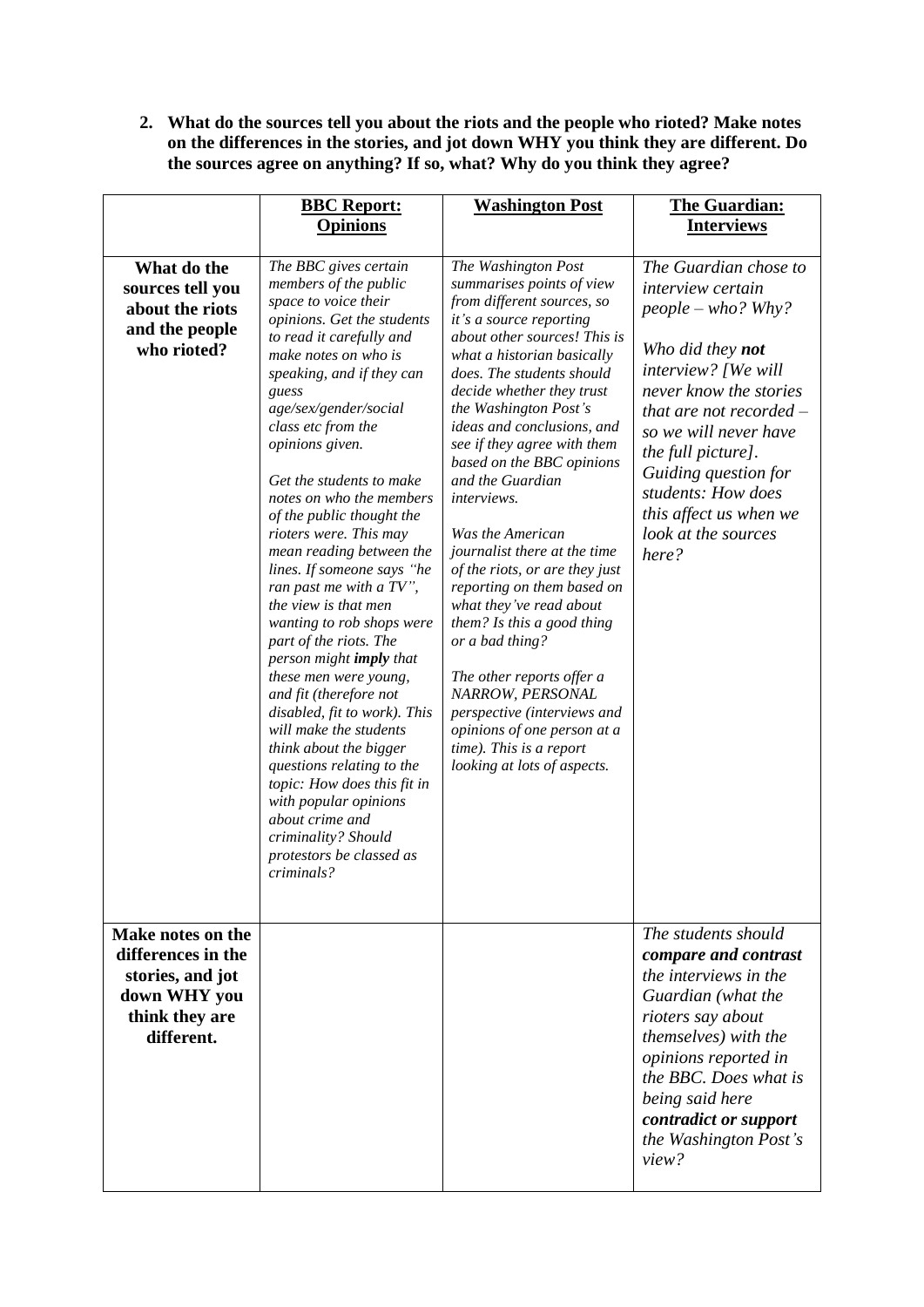| Do the sources               |  |  |
|------------------------------|--|--|
| agree on<br>anything? If so, |  |  |
| what? Why do                 |  |  |
| you think they               |  |  |
| agree?                       |  |  |
|                              |  |  |
|                              |  |  |
|                              |  |  |
|                              |  |  |
|                              |  |  |
|                              |  |  |
|                              |  |  |

**3. WHY do you think the reporters CHOSE to interview certain people? How do those opinions fit with the agenda/bias of the report?**

**Remember that with newspapers, the journalists and editors DECIDE what to include and what not to include in a report or story. For everything that goes in, there are other stories that do not get included. For every picture used in a newspaper report, there are other pictures that do not get seen.** 

| <b>BBC Report: Opinions</b>                                      | <b>Washington Post</b> | <b>The Guardian: Interviews</b> |
|------------------------------------------------------------------|------------------------|---------------------------------|
| This is all about getting<br>the students to identify            |                        |                                 |
| <b>BIAS based on what they</b><br>read.                          |                        |                                 |
| Get them to think<br><b>CRITICALLY about the</b>                 |                        |                                 |
| media, and treat the<br>media reports as a<br>historical source. |                        |                                 |
| Use the WHAT TO ASK<br>questions on the Source                   |                        |                                 |
| Analysis page for<br>guidance.                                   |                        |                                 |
|                                                                  |                        |                                 |
|                                                                  |                        |                                 |
|                                                                  |                        |                                 |